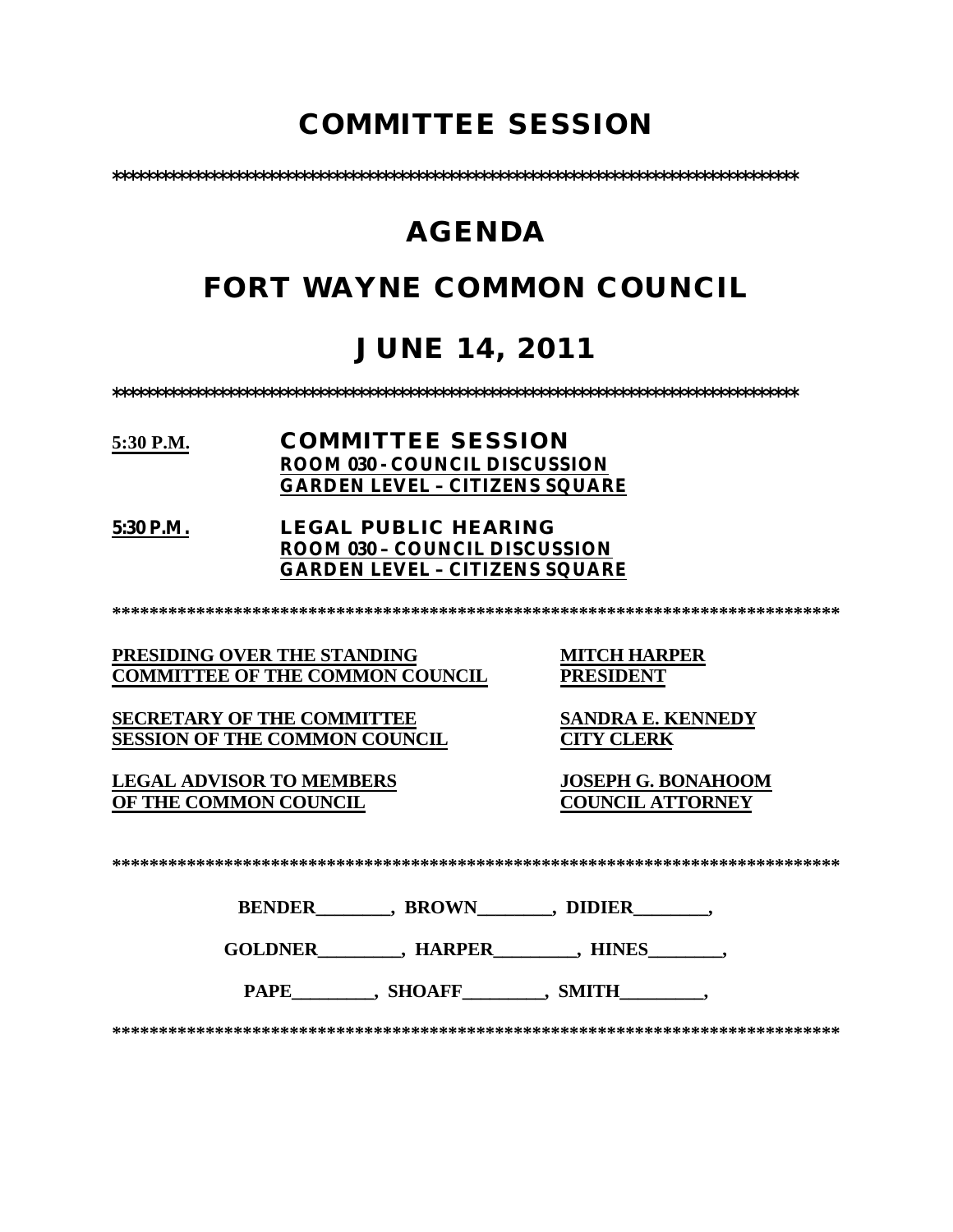**\*\*\*\*\*\*\*\*\*\*\*\*\*\*\*\*\*\*\*\*\*\*\*\*\*\*\*\*\*\*\*\*\*\*\*\*\*\*\*\*\*\*\*\*\*\*\*\*\*\*\*\*\*\*\*\*\*\*\*\*\*\*\*\*\*\*\*\*\*\*\*\*\*\*\*\*\*\***

# **ORDER OF THE AGENDA**

**\*\*\*\*\*\*\*\*\*\*\*\*\*\*\*\*\*\*\*\*\*\*\*\*\*\*\*\*\*\*\*\*\*\*\*\*\*\*\*\*\*\*\*\*\*\*\*\*\*\*\*\*\*\*\*\*\*\*\*\*\*\*\*\*\*\*\*\*\*\*\*\*\*\*\*\*\*\***

**1. ROLL CALL**

#### **2. ADOPTION OF THE AGENDA**

#### **3. LEGAL PUBLIC HEARING – PAGES 3 AND 4**

#### **4. TO APPEAR BEFORE COMMON COUNCIL; TIM HAFFNER – CORPORATION COUNSEL TOM OBERGFELL AND CASEY COX- REDEVELOPMENT COMMISSIONERS**

**5. DISCUSSION OF PENDING ORDINANCES AND RESOLUTIONS – PAGES 5 THRU 8**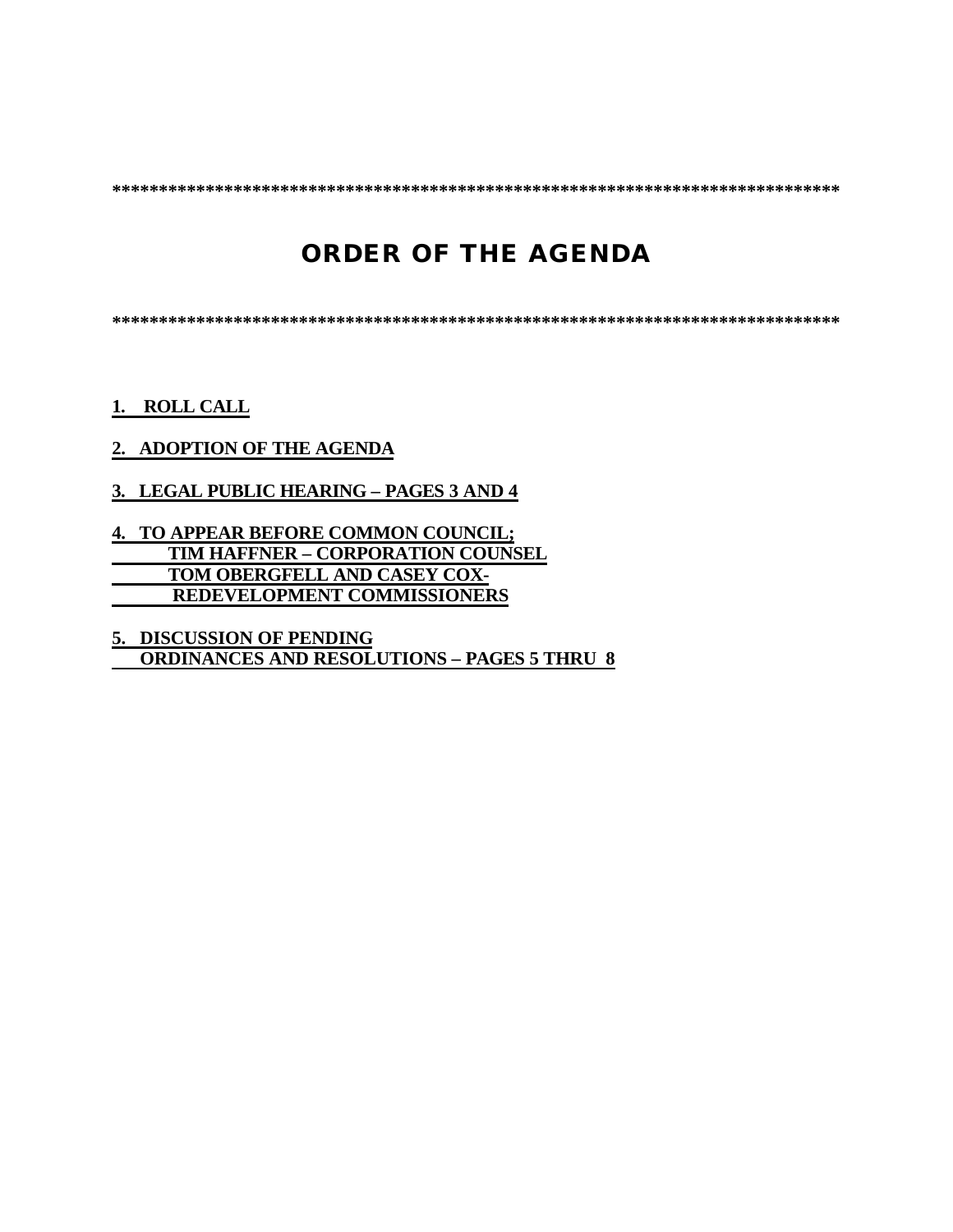# **LEGAL PUBLIC HEARINGS**

#### **FINANCE COMMITTEE** *Thomas E. Smith – Chair*

*Elizabeth M. Brown – Co-Chair All Council Members*

#### **ACTION**

**PLEASE NOTE THE FOLLOWING PUBLIC HEARINGS IN THE FINANCE COMMITTEE HAVE BEEN RESCHEDULED FOR** 

> **JUNE 28, 2011 5:30 P.M. ROOM 030 – COUNCIL DISCUSSION GARDEN LEVEL –CITIZENS SQUARE**

**Bill No. R-11-05-15 Bill No. R-11-05-17 Bill No. R-11-05-19 Bill No. R-11-05-21**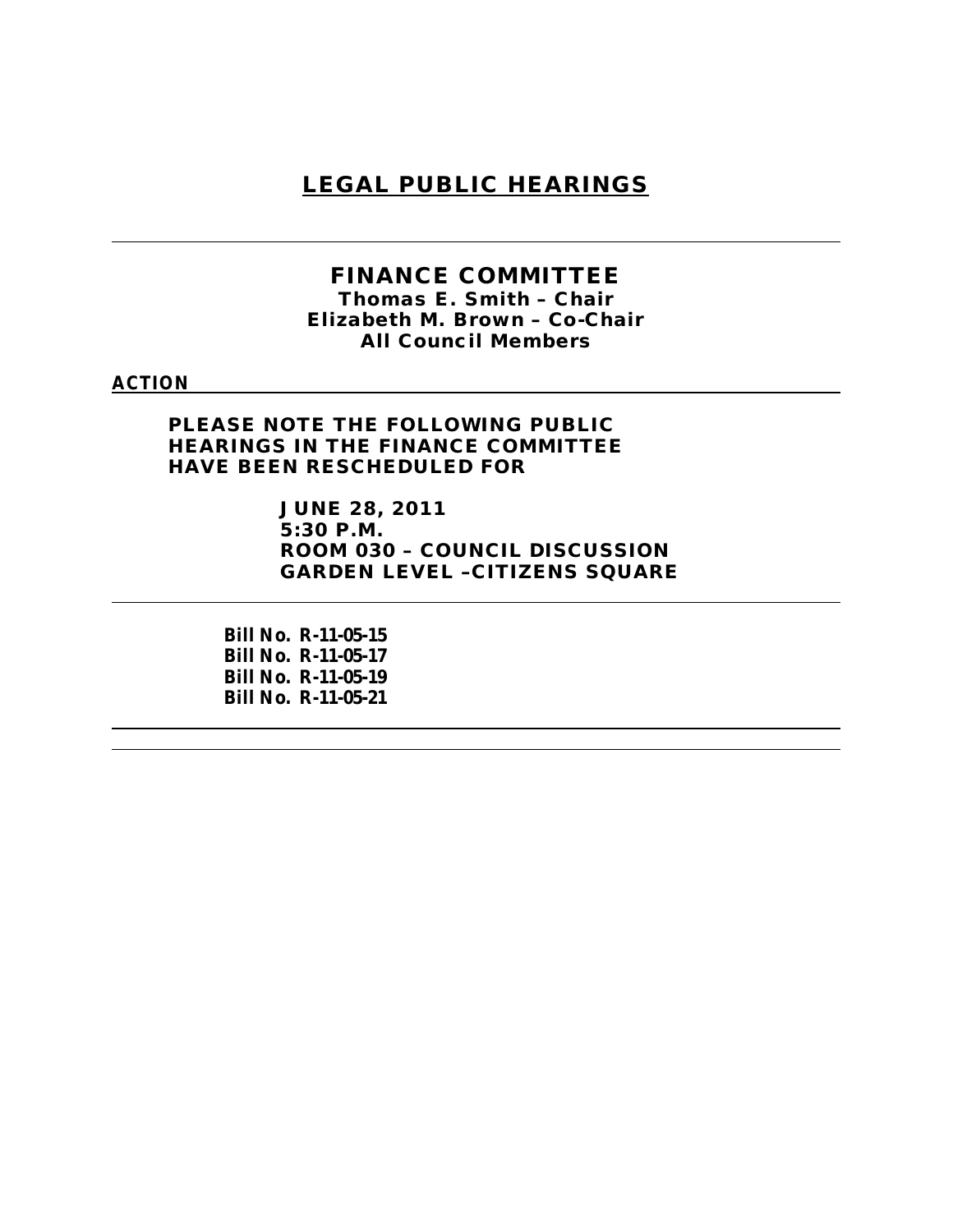# **LEGAL PUBLIC HEARINGS CONTINUED**

# **REGULATIONS COMMITTEE**

**JOHN SHOAFF – CHAIR THOMAS F. DIDIER – CO-CHAIR ALL COUNCIL MEMBERS**

**ACTION**

**G-11-05-11 AN ORDINANCE amending the Thoroughfare Plan of the City Comprehensive ("Master") Plan by vacating public right-of-way The right-of-way is an alley located east of 1005 Harmar Street – the applicant has built a ramped Entrance to her personal garage which overlaps The public right-of-way PUBLIC HEARING ONLY**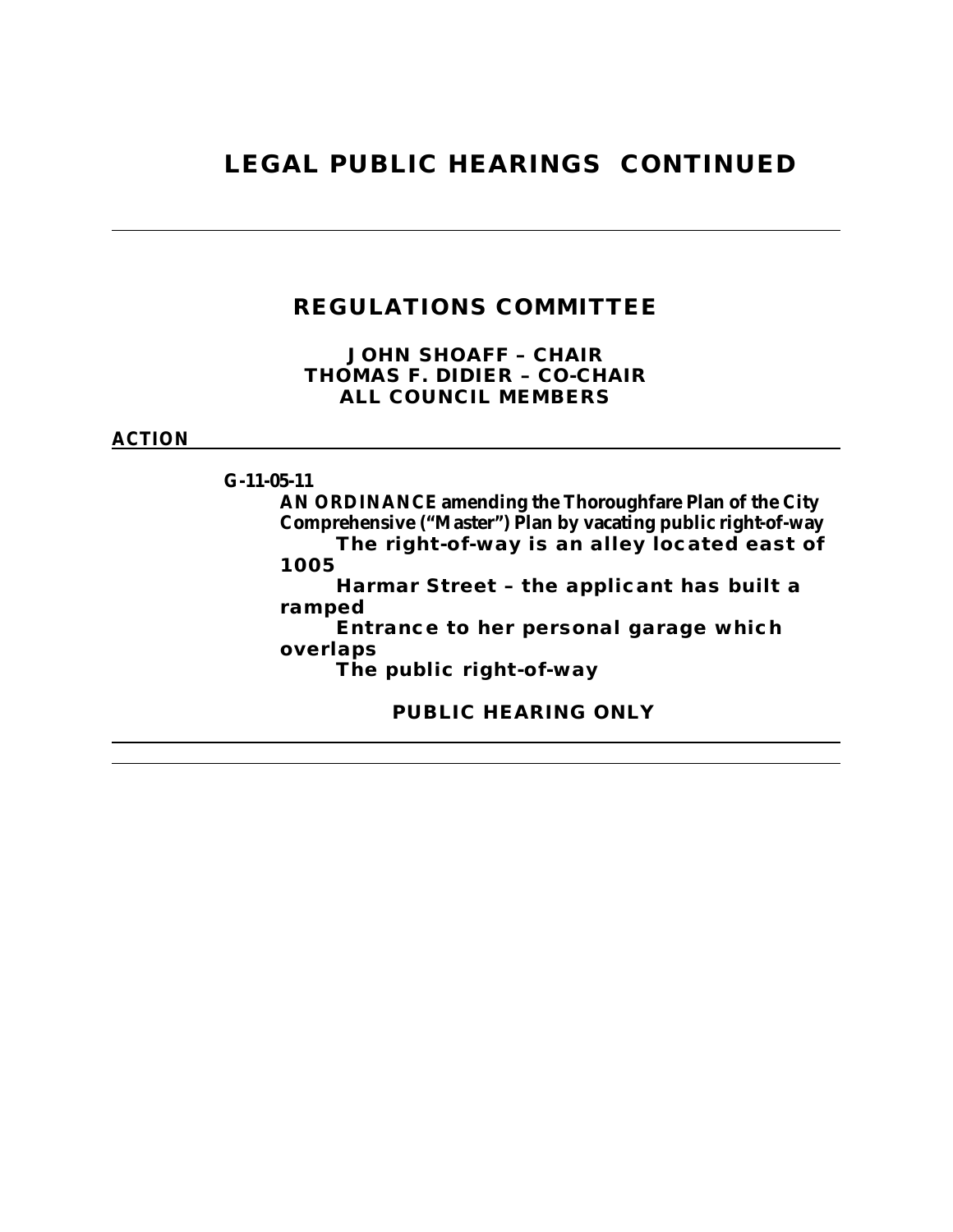# **ORDINANCES AND RESOLUTIONS UP FOR DISCUSSION**

**\*\*\*\*\*\*\*\*\*\*\*\*\*\*\*\*\*\*\*\*\*\*\*\*\*\*\*\*\*\*\*\*\*\*\*\*\*\*\*\*\*\*\*\*\*\*\*\*\*\*\*\*\*\*\*\*\*\*\*\*\*\*\*\*\*\*\*\*\*\*\*\*\*\*\*\*\*\*\*\*\*\*\*\***

# **CITY UTILITIES COMMITTEE**

**ACTION**

**No Ordinances or Resolutions up for discussion**

# **FINANCE COMMITTEE**

*Thomas E. Smith – Chair Elizabeth M. Brown – Co-Chair All Council Members*

#### **R-11-06-03**

**A DECLARATORY RESOLUTION designating an "Economic Revitalization Area" under I.C. 6-1.1-12.1 for property commonly known as 9403 Avionics Drive, Fort Wayne, Indiana 46809 (Vita Nonwovens)**

> **Total cost of \$1,225,000 – they will make personal property improvements and purchase and install new manufacturing equipment – nine full-time jobs will be created as a result of the project**

**This Resolution is to be introduced and voted upon for passage tonight at the Regular Session**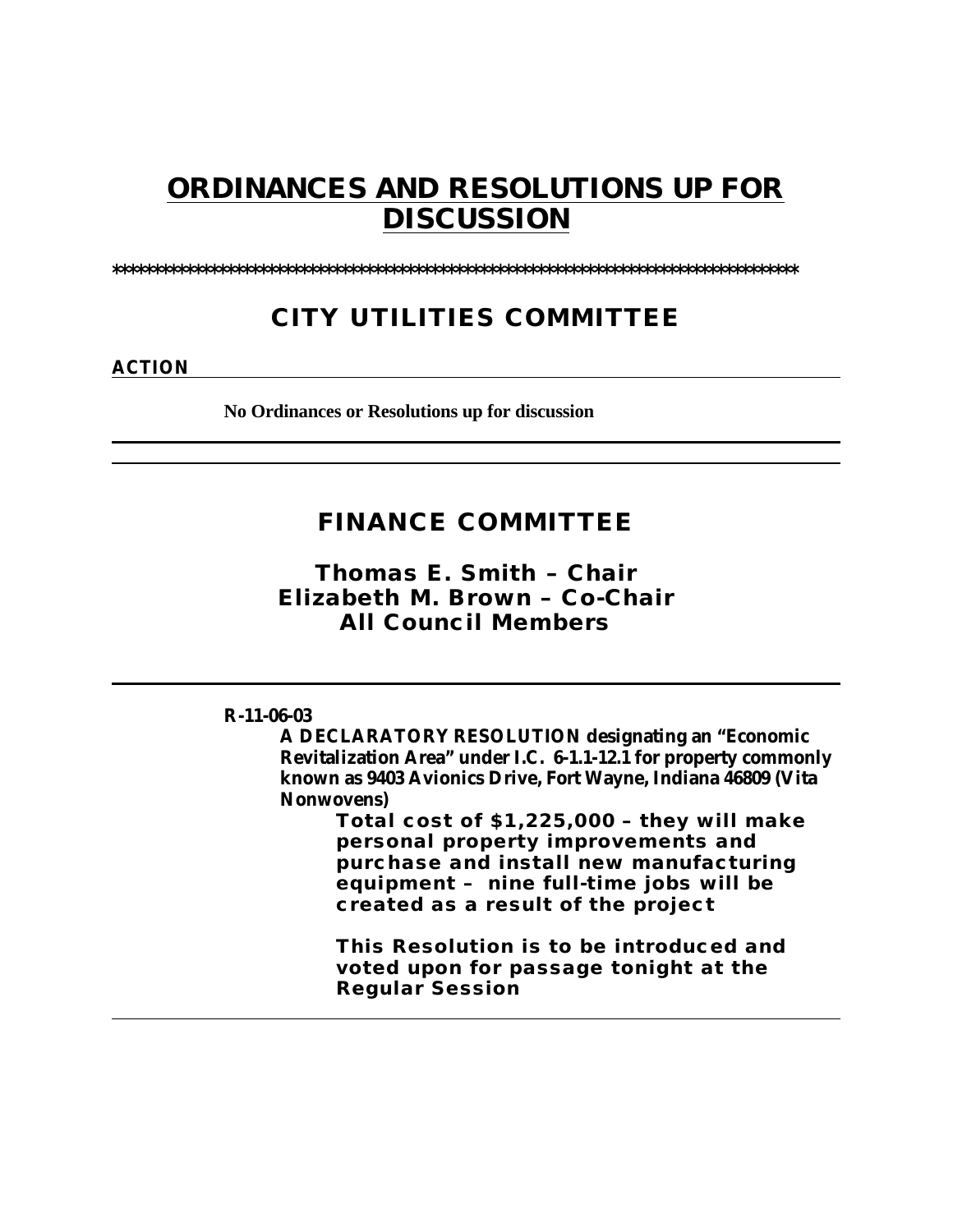#### **ACTION**

#### **R-11-06-05**

**A DECLARATORY RESOLUTION designating an "Economic Revitalization Area" under I.C. 6-1.1-12.1 for property commonly known as 5211 Industrial Road, Fort Wayne, Indiana 46825 (Pyromation, Inc.)**

> **Total cost of \$3,325,000 – in order to expand they will construct a 15,000 square foot addition to its existing facility and purchase and install new manufacturing equipment – 39 full-time jobs Will be created as a result of the project**

**This Resolution is to be introduced and voted upon for passage tonight at the Regular Session**

#### **R-11-06-07**

**A DECLARATORY RESOLUTION designating an "Economic Revitalization Area" under I.C. 6-1.1-12.1 for property commonly known as 3005 Commercial Road, Fort Wayne, Indiana 46809 (FXI, Inc.)**

> **Total cost of \$7,000,000 – personal property improvements - in order to expand they will install new manufacturing equipment – 180 full-time jobs and one parttime job will be retained as a result of the project**

**This Resolution is to be introduced and voted upon for passage tonight at the Regular Session**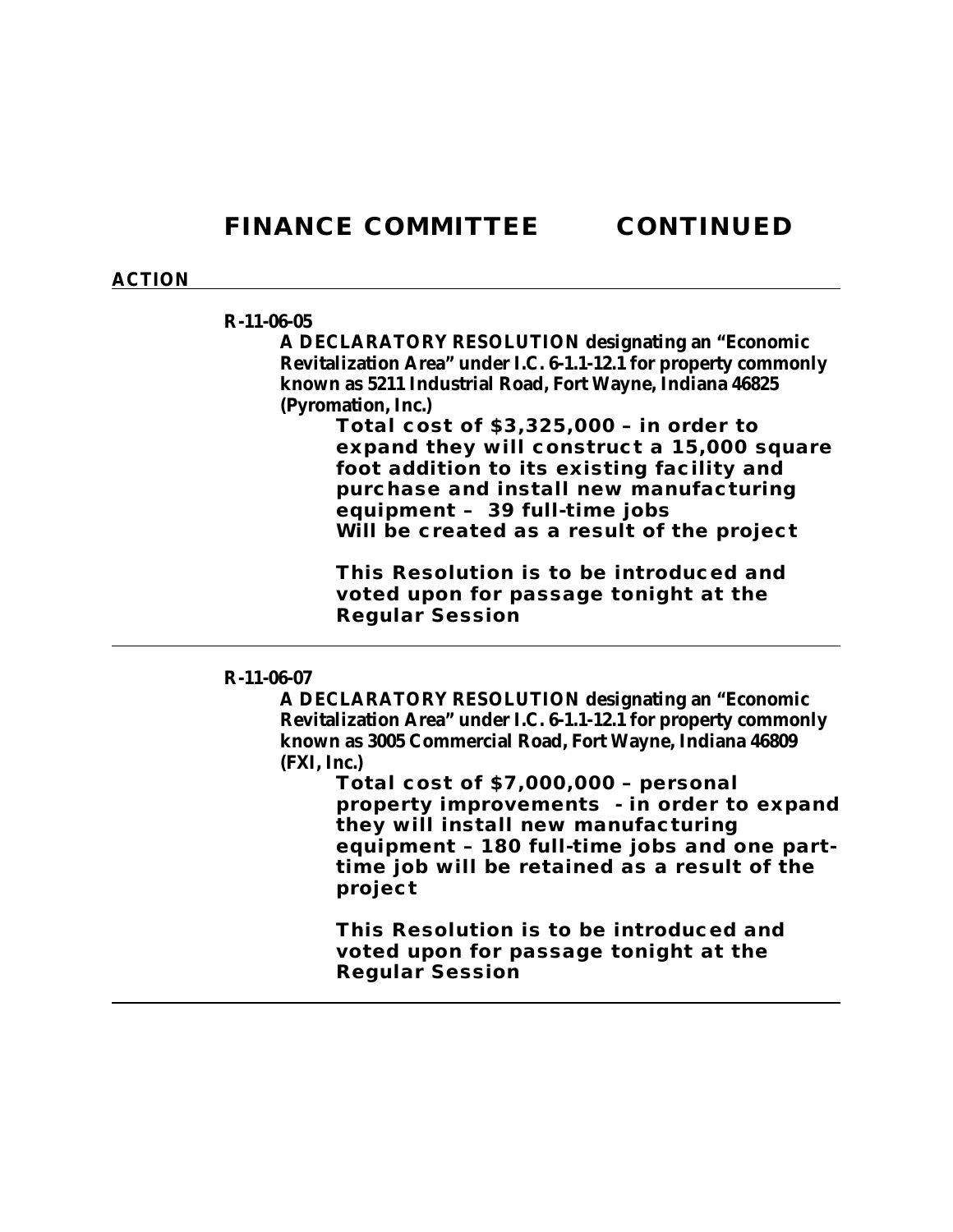#### **ACTION**

#### **R-11-06-09**

**A DECLARATORY RESOLUTION designating an "Economic Revitalization Area" under I.C. 6-1.1-12.1 for property commonly known as 3625 Independence Drive, Fort Wayne, Indiana 46825 (Peg Perego USA, Inc.)**

> **Total cost of \$4,000,000 – personal property improvements - in order to expand they will install new manufacturing equipment – 13 full-time jobs will be created and 67 full-time jobs will be retained as a result of the project**

**This Resolution is to be introduced and voted upon for passage tonight at the Regular Session**

### **REGULATIONS COMMITTEE**

*John Shoaff – Chair Thomas F. Didier – Co-Chair All Council Members*

**G-11-04-16 (AS AMENDED) AN ORDINANCE amending the Thoroughfare Plan of the City Comprehensive ("Master") Plan by vacating public right-of-way The right-of-way alley is located south of 132 East Berry Street – the alley no longer serves its original intent and creates a dangerous situation for tenants of 132 East Berry leaving the building and accessing the parking lot to the south**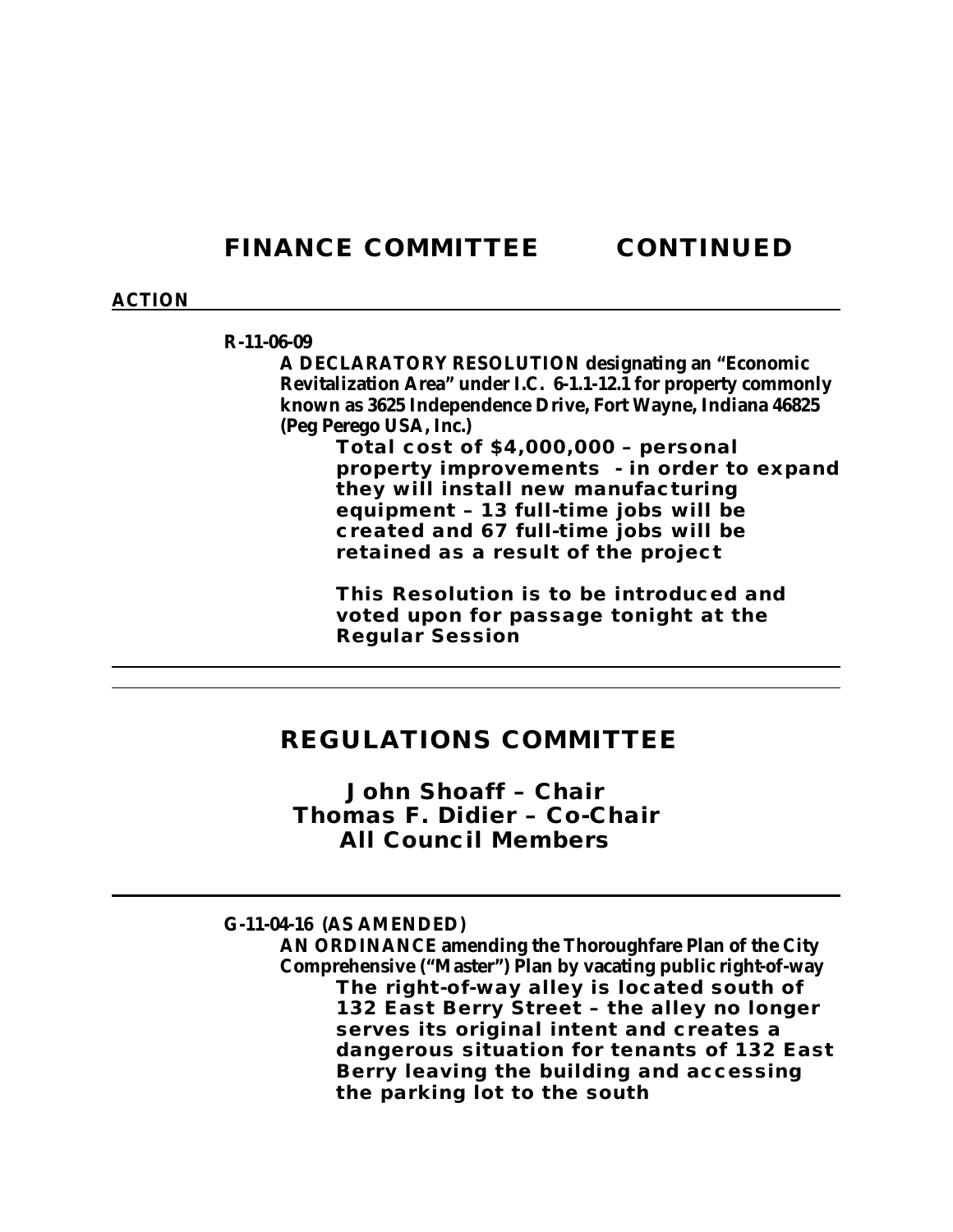# **REGULATIONS COMMITTEE CONTINUED**

#### **ACTION**

#### **Z-11-04-14**

**AN ORDINANCE amending the City of Fort Wayne Zoning Map No. P-42 (Sec. 18 of St. Joseph Township) Rezone approximately 3.542 acres of property from R1-Single Family Residential to R3-Multiple Family Residential - property is located at 6932 North Clinton Street, they would redevelop the property for senior housing**

#### **Z-11-04-15**

**AN ORDINANCE amending the City of Fort Wayne Zoning Map No. 0-46 – (Sec. 12 of Washington Township) Rezone approximately 4.70 acres of property from R-1 Single Family Residential to RP-Planned Residential – property is located on the north side of the 1500 block of Cook Road, they would redevelop the property for apartments** 

# **PUBLIC WORKS COMMITTEE**

#### **No Ordinances or Resolutions up for discussion**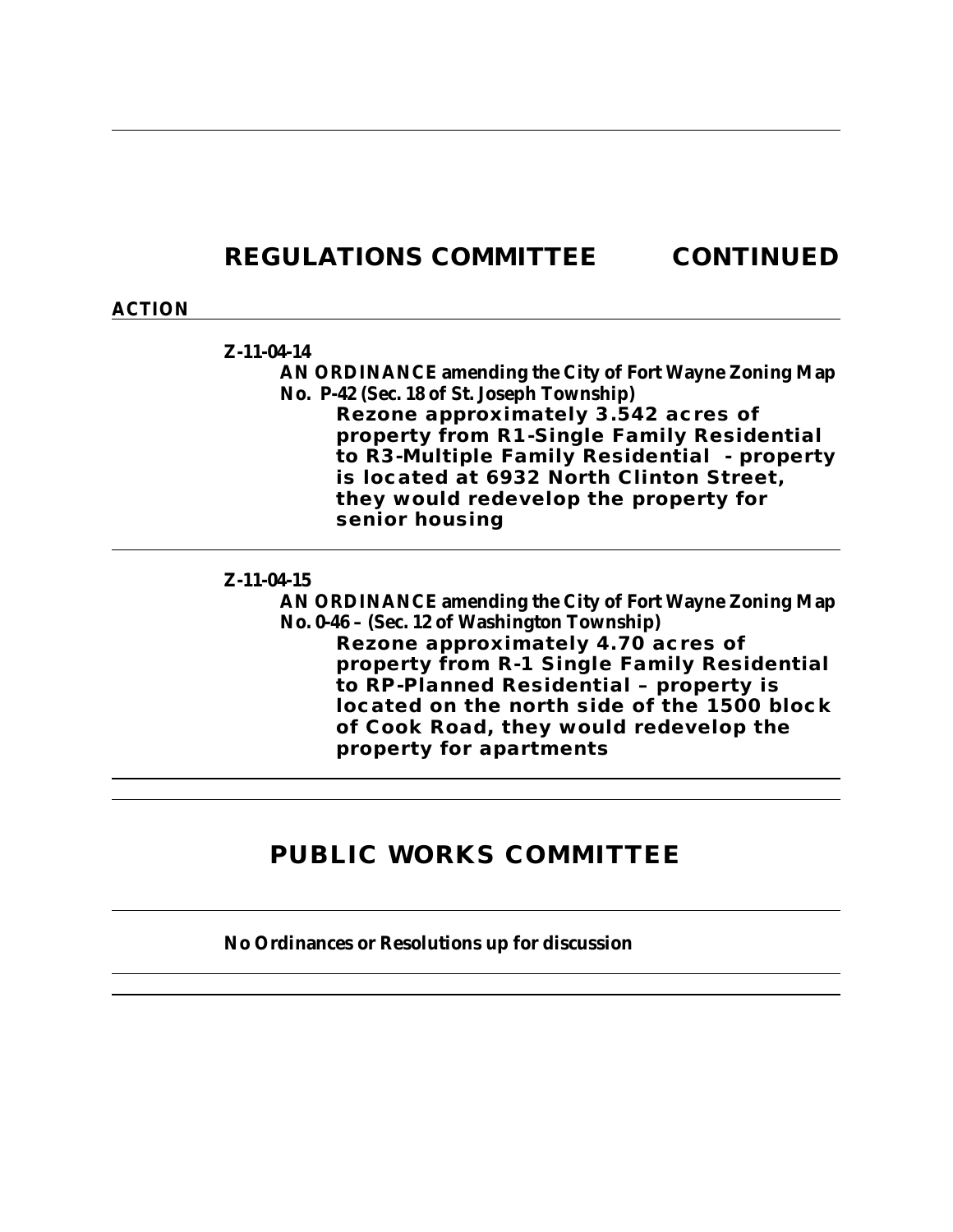# **REGULAR SESSION**

# **AGENDA**

# **FORT WAYNE COMMON COUNCIL**

# **JUNE 14, 2011**

**REGULAR SESSION IMMEDIATELY FOLLOWING COMMITTEE SESSION ROOM 035 – COUNCIL COURTROOM GARDEN LEVEL – CITIZENS SQUARE** 

**PRESIDING OVER THE STANDING MITCH HARPER COMMITTEE OF THE COMMON COUNCIL PRESIDENT**

**SECRETARY OF THE REGULAR SANDRA E. KENNEDY SESSION OF THE COMMON COUNCIL CITY CLERK**

**LEGAL ADVISOR TO MEMBERS JOSEPH G. BONAHOOM OF THE COMMON COUNCIL COUNCIL ATTORNEY**

.................

BENDER\_\_\_\_\_\_\_, BROWN\_\_\_\_\_\_\_, DIDIER\_\_\_\_\_\_\_,

**GOLDNER\_\_\_\_\_\_\_\_\_, HARPER\_\_\_\_\_\_\_\_\_, HINES\_\_\_\_\_\_\_\_\_,**

PAPE\_\_\_\_\_\_\_\_, SHOAFF\_\_\_\_\_\_\_, SMITH\_\_\_\_\_\_\_,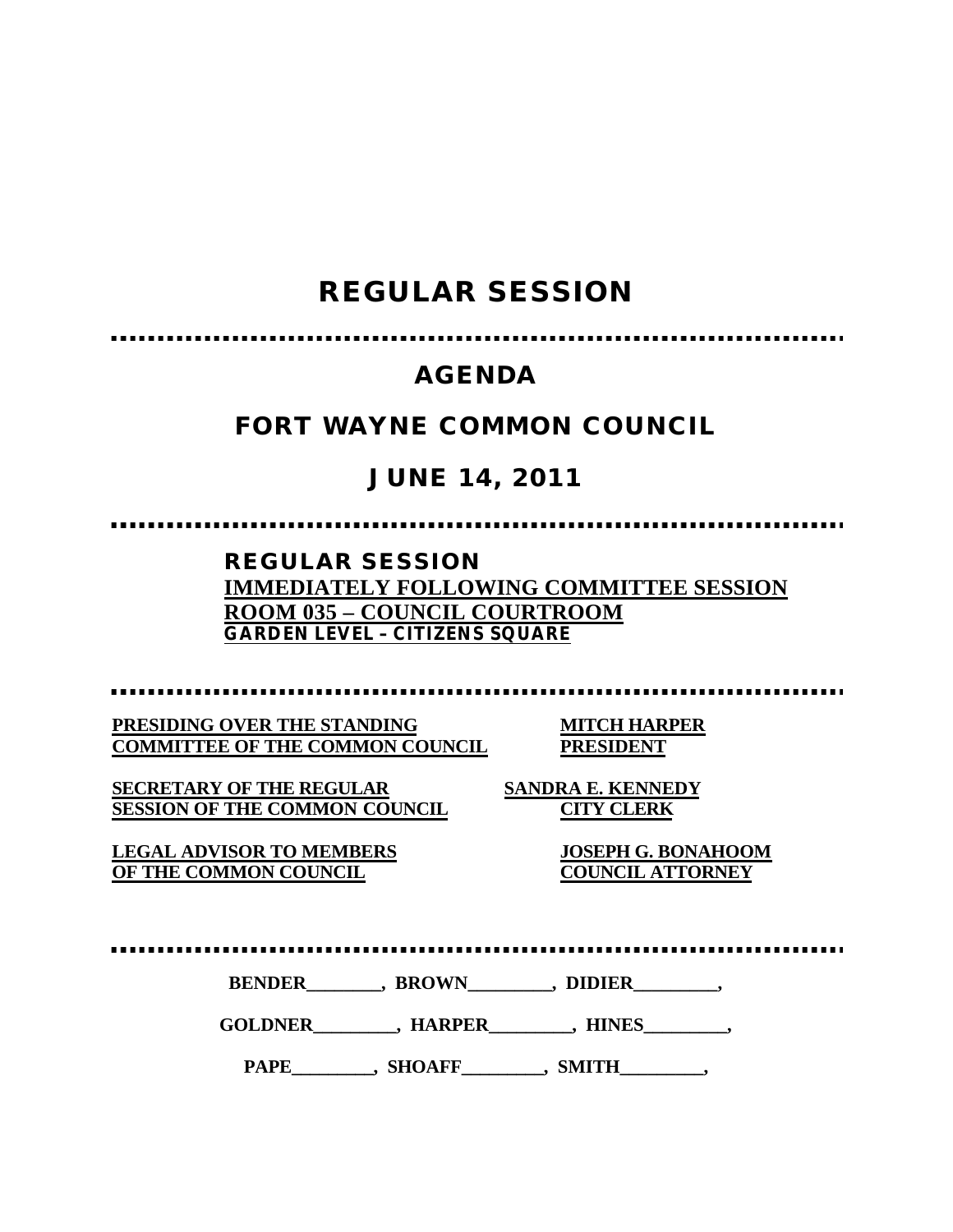.........

. . . . . . . . . . . . . . . . . . .................

# **ORDER OF THE AGENDA**

**PRESENTATION OF NATIONAL COLORS SERGEANT-AT-ARMS**

**ROLL CALL SANDRA E. KENNEDY CITY CLERK**

**ADOPTION OF THE AGENDA**

**PRESIDENT'S REPORT AND COMMENTS MITCH HARPER**

**PRESIDENT**

**COMMUNICATION BOARD OF PUBLIC SAFETY - REGULARTORY RESOLUTIONS - 9**

**INTRODUCTION OF ORDINANCES AND RESOLUTIONS – PAGES 3 THRU 8**

**PASSAGE OF ORDINANCES AND RESOLUTIONS – PAGES 9 THRU 12**

**MISCELLANEOUS BUSINESS**

**CHAIR OPEN FOR COMMENTS – FROM CITIZENS AND COUNCIL MEMBERS**

**RETIREMENT OF COLORS**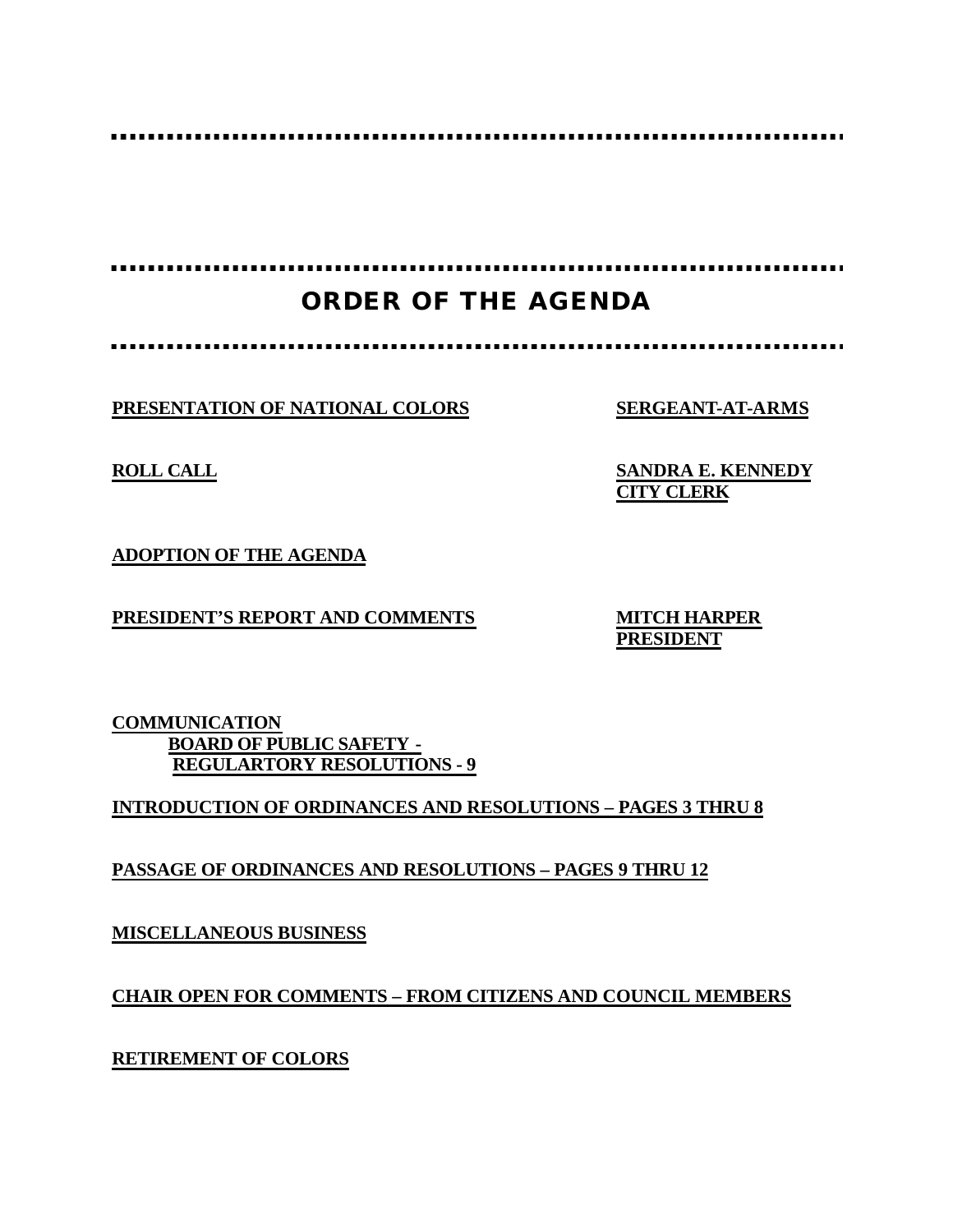#### **ADJOURNMENT**

# **ORDINANCES AND RESOLUTIONS UP FOR INTRODUCTION**

# **CITY UTILITIES COMMITTEE**

*Glynn A. Hines – Chair Marty Bender – Co-Chair All Council Members*

#### **ACTION**

**S-11-06-02**

**AN ORDINANCE approving Zanesville Lift Station #3 Rehabilitation – Res. #2342-2010, W.O. #75493 between Robert E. Crosby and the City of Fort Wayne, Indiana, in connection with the Board of Public Works Total cost of \$110,775**

**S-11-06-11**

**AN ORDINANCE approving Lasselle Street Sewer Separation Res. #2362-2010, W.O. #75547 between All Star Construction and the City of Fort Wayne, Indiana, in connection with the Board of Public Works**

**Total cost of \$632,114**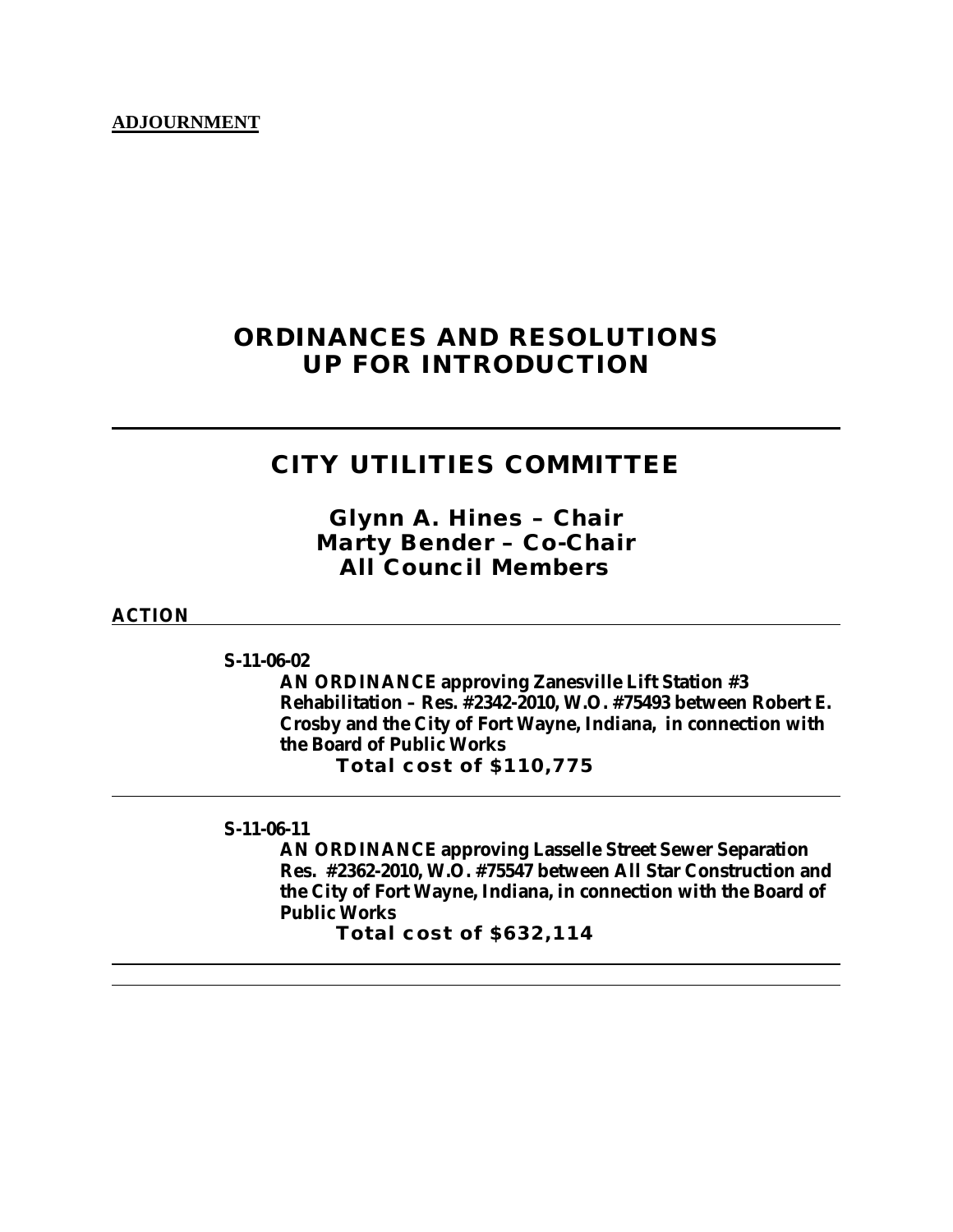### **FINANCE COMMITTEE**

*Thomas E. Smith – Chair Elizabeth M. Brown – Co-Chair All Council Members*

#### **ACTION**

#### **A-11-06-12**

**AN ORDINANCE appropriating monies into certain accounts for the 2011 Budgets of various funds and departments of the City of Fort Wayne, reducing the unappropriated and unobligated balance of the particular fund involved as required to meet obligations for the remainder of 2011**

**Total amount:**

**Total General \$1,866,000 Total Fire \$ 252,000 Total Cedit \$ 284,547**

**Public Hearing 6-28-11 – 5:30 P.M.**

**G-11-06-01**

**AN ORDINANCE to approve the purchase of Fort Wayne Fire Department's 800 MHZ Radios**

> **Total cost of Fort Wayne Fire Department's Portion for the grant is twenty-seven point ninety-nine percent (27.99%) which is Two Hundred Fifty-Two Thousand and 97/100 Dollars (\$252,000.97 with the federal government assuming the difference**

#### **R-11-06-03**

**A DECLARATORY RESOLUTION designating an "Economic Revitalization Area" under I.C. 6-1.1-12.1 for property commonly known as 9403 Avionics Drive, Fort Wayne, Indiana 46809 (Vita Nonwovens)**

> **Total cost of \$1,225,000 – personal property improvements and purchase of manufacturing equipment – nine full time**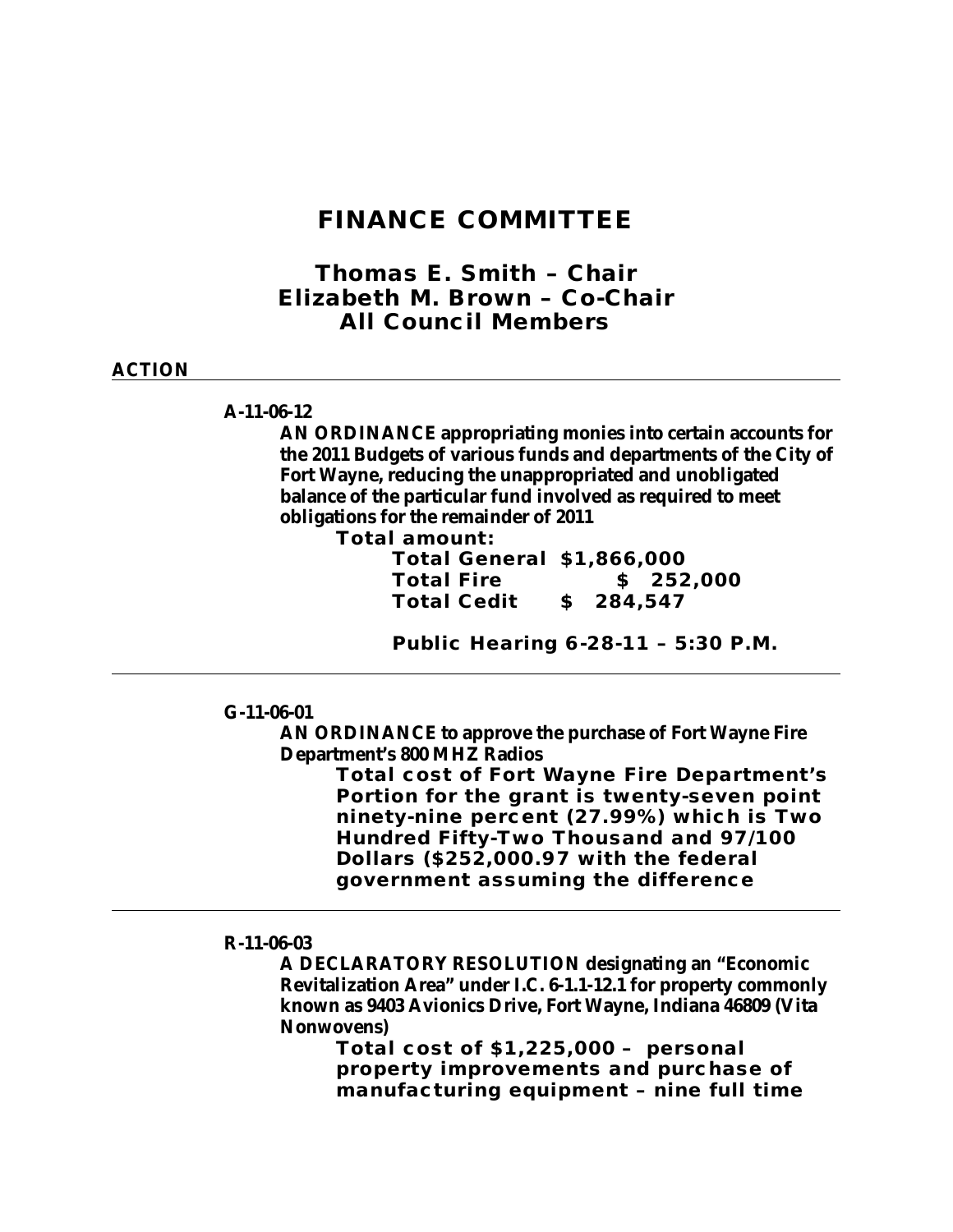**jobs will be created as a result of the project**

**To be passed this evening**

# **FINANCE COMMITTEE CONTINUED**

#### **ACTION**

#### **R-11-06-04**

**A CONFIRMING RESOLUTION designating an "Economic Revitalization Area" under I.C. 6-1.1-12.1 for property commonly known as 9403 Avionics Drive, Fort Wayne, Indiana 46809 (Vita Nonwovens)**

**Total cost of \$1,225,000**

**Public Hearing 6-28-11 – 5:30 P.M.**

#### **R-11-06-05**

**A DECLARATORY RESOLUTION designating an "Economic Revitalization Area" under I.C. 6-1.1-12.1 for property commonly known as 5211 Industrial Road, Fort Wayne, Indiana 46825 (Pyromation, Inc.)**

> **Total cost of \$3,325,000 – they will construct a 15,000 square foot addition to the existing facility and purchase new manufacturing equipment – 39 full-time jobs will be created as a result of the project**

> > **To be passed this evening**

**R-11-06-06**

**A CONFIRMING RESOLUTION designating an "Economic Revitalization Area" under I.C. 6-1.1-12.1 for property commonly known as 5211 Industrial Road, Fort Wayne, Indiana 46825 (Pyromation, Inc.)**

**Total cost of \$3,325,000**

**Public Hearing 6-28-11 – 5:30 P.M.**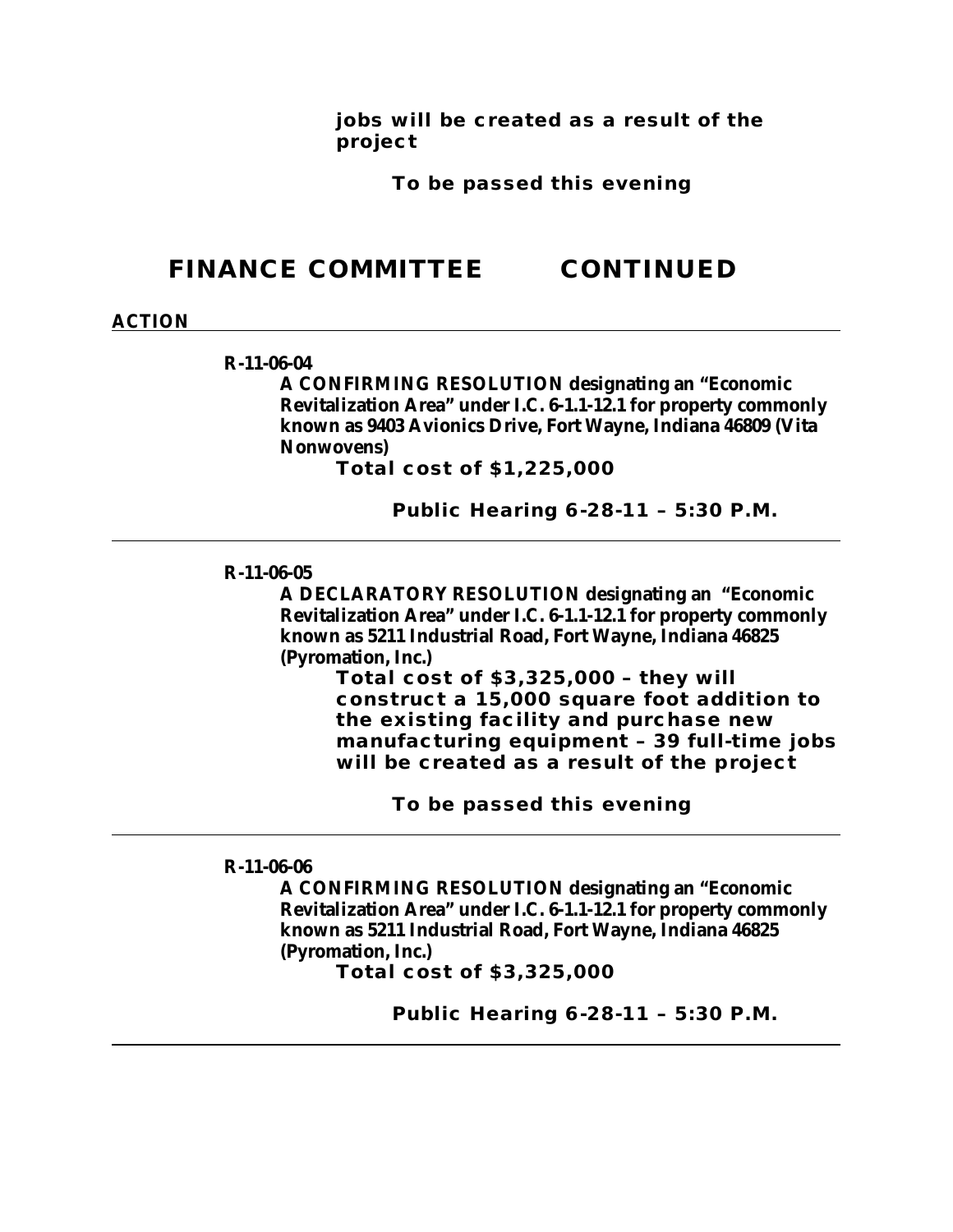#### **ACTION**

#### **R-11-06-07**

**A DECLARATORY RESOLUTION designating an "Economic Revitalization Area" under I.C. 6-1.1-12.1 for property commonly known as 3005 Commercial Road, Fort Wayne, Indiana 46809 (FXI, Inc.)**

> **Total cost of \$7,000,000 – in order to expand they will purchase and install new manufacturing equipment – 180 full-time jobs and one part-time job will be retained as a result of the project**

> > **To be passed this evening**

#### **R-11-06-08**

**A CONFIRMING RESOLUTION designating an "Economic Revitalization Area" under I.C. 6-1.1-12.1 for property commonly known as 3005 Commercial Road, Fort Wayne, Indiana 46809 (FXI, Inc.)**

**Total cost of \$7,000,000** 

**Public Hearing – 6-28-11 - 5:30 P.M.**

#### **R-11-06-09**

**A DECLARATORY RESOLUTION designating an "Economic Revitalization Area" under I.C. 6-1.1-12.1 for property commonly known as 3625 Independence Drive, Fort Wayne, Indiana 46825 (Peg Perego USA, Inc.)**

**Total cost of \$4,000,000 – they will make personal property improvements and install new manufacturing equipment – 13 full-time jobs will be created and 67 full-time jobs will be retained as a result of the project**

**To be passed this evening**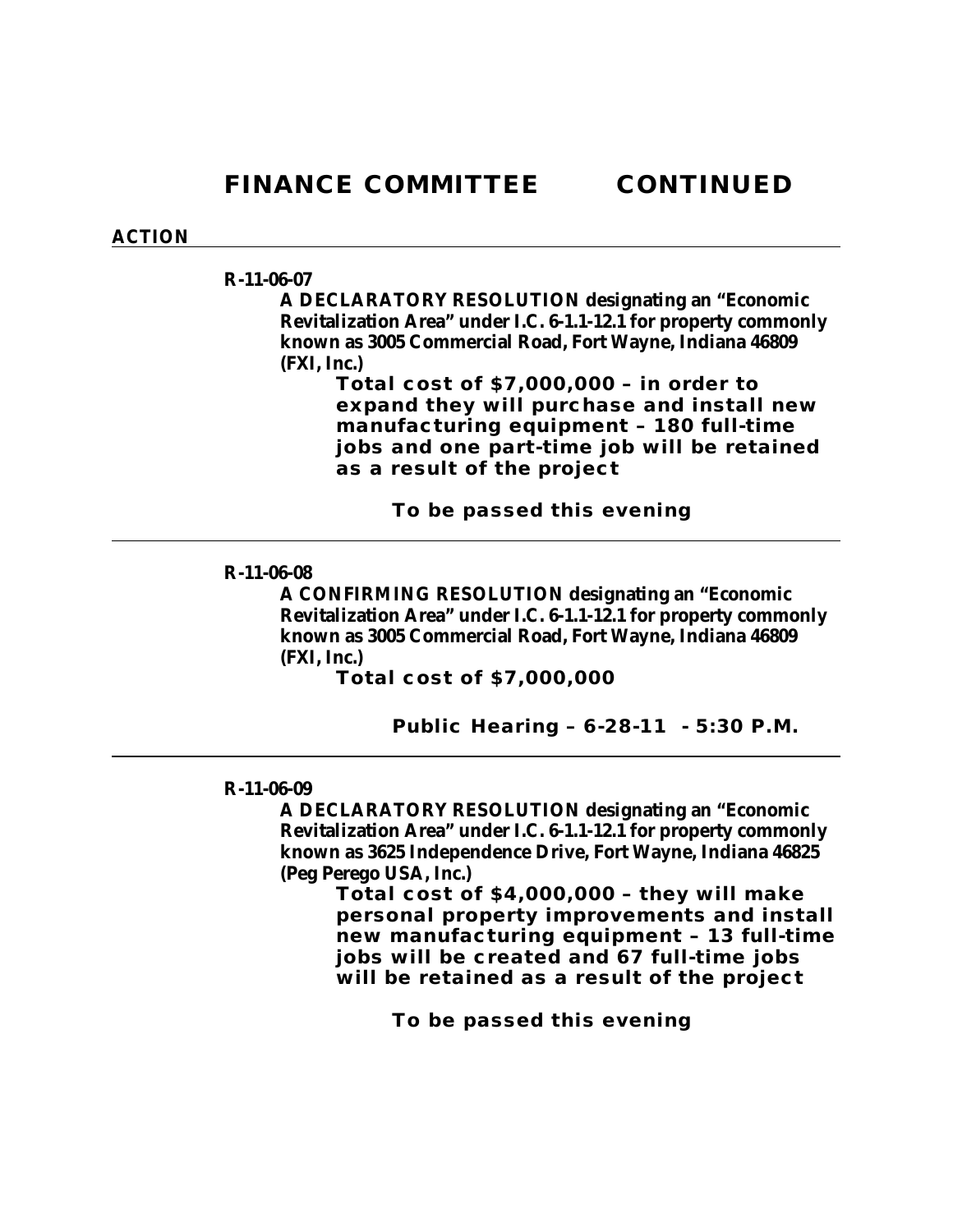#### **ACTION**

**R-11-06-10**

**A CONFIRMING RESOLUTION designating an "Economic Revitalization Area" under I.C. 6-1.1-12.1 for property commonly known as 3625 Independence Drive, Fort Wayne, Indiana 46825 (Peg Perego USA, Inc.)**

**Total cost of \$4,000,000** 

**Public Hearing 6-28-11 – 5:30 P.M.**

### **REGULATIONS COMMITTEE**

**No Ordinances or Resolutions up for introduction**

# **PUBLIC WORKS COMMITTEE**

*Karen E. Goldner, - Chair Tim Pape – Co-Chair All Council Members*

**S-11-06-13**

**AN ORDINANCE approving Improvement Resolution No. 7313 - 11 – Work Order No. 12233 Dupont Road E. Sidewalk and Trail Improvements between Hipskind Concrete and the City of Fort Wayne, Indiana in connection with the Board of Public Works Total cost of \$172,211.75**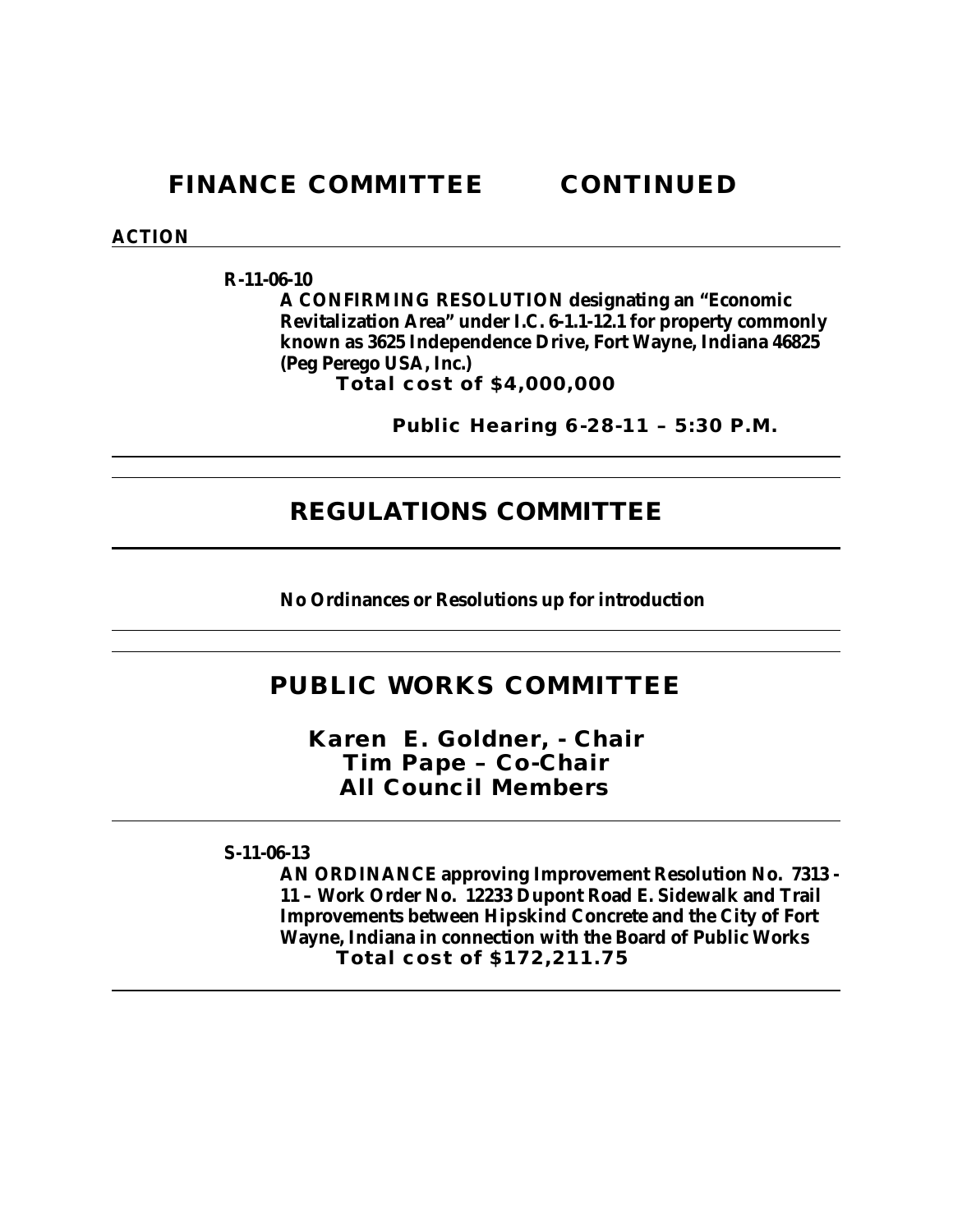#### **ACTION**

#### **S-11-06-14**

**AN ORDINANCE approving Improvement Resolution No. 7326- 11 – Work Order No. 12268 – Eagle Creek Concrete Street Repairs between Key Concrete and the City of Fort Wayne, Indiana, in connection with the Board of Public Works Total cost of \$114,954.79**

#### **S-11-06-15**

**AN ORDINANCE approving Improvement Resolution No. 7306-11 – Work Order 12219 – Resurfacing Package A – 2011 between E & B Paving and the City of Fort Wayne, Indiana, in connection with the Board of Public Works Total cost of \$688,899**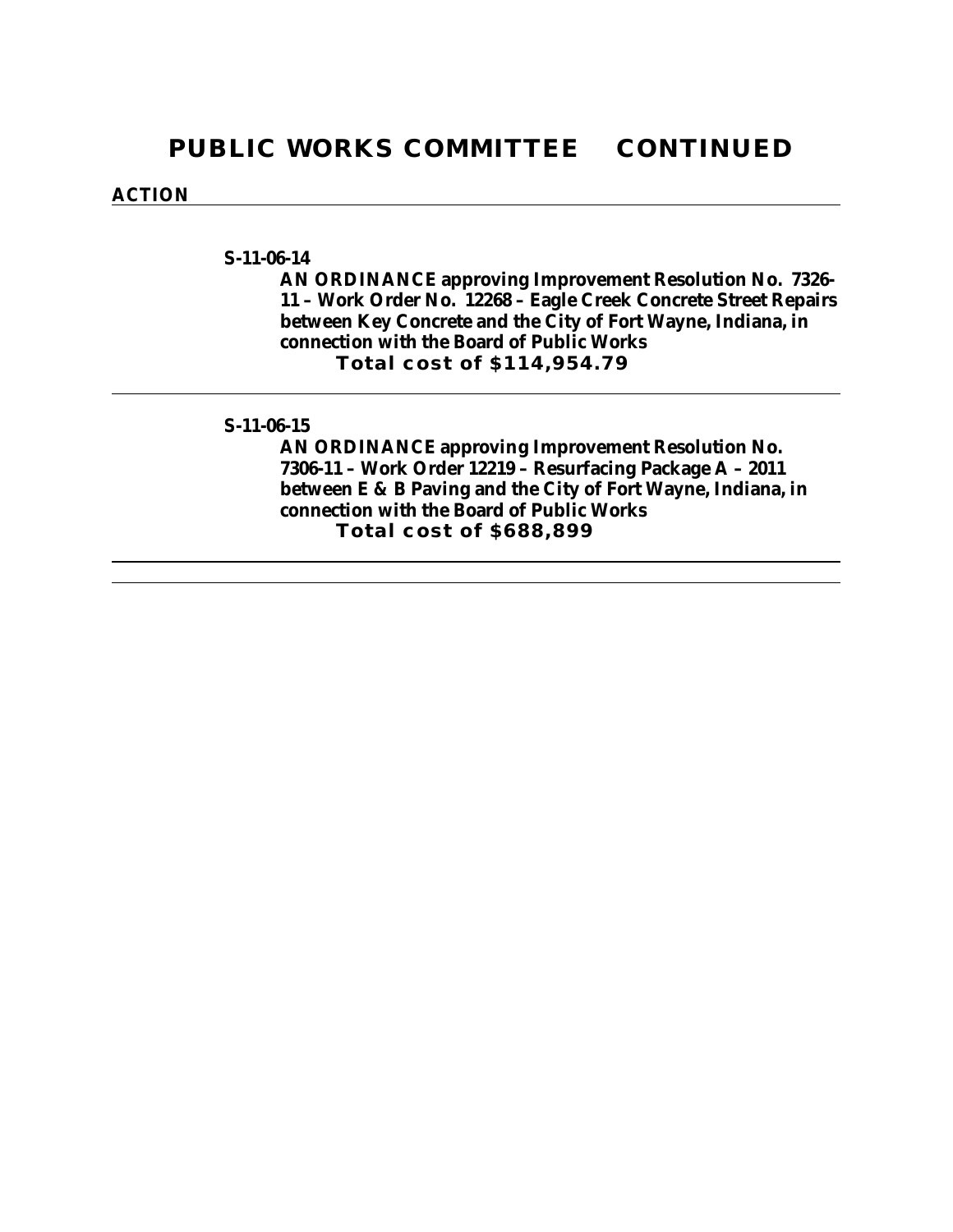# **ORDINANCES AND RESOLUTIONS UP FOR PASSAGE**

# **CITY UTILITIES COMMITTEE**

*Glynn A. Hines – Chair Marty Bender – Co-Chair All Council Members*

**ACTION**

**No Ordinances or Resolution up for passage**

# **FINANCE COMMITTEE**

*Thomas E. Smith - Chair Elizabeth M. Brown – Co-Chair All Council Members*

**ACTION**

**R-11-06-03**

**A DECLARATORY RESOLUTION designating an "Economic Revitalization Area" under I.C. 6-1.1-12.1 for property commonly known as 9403 Avionics Drive, Fort Wayne, Indiana 6802 (Vital Nonwovens)**

**Total cost of \$1,225,000**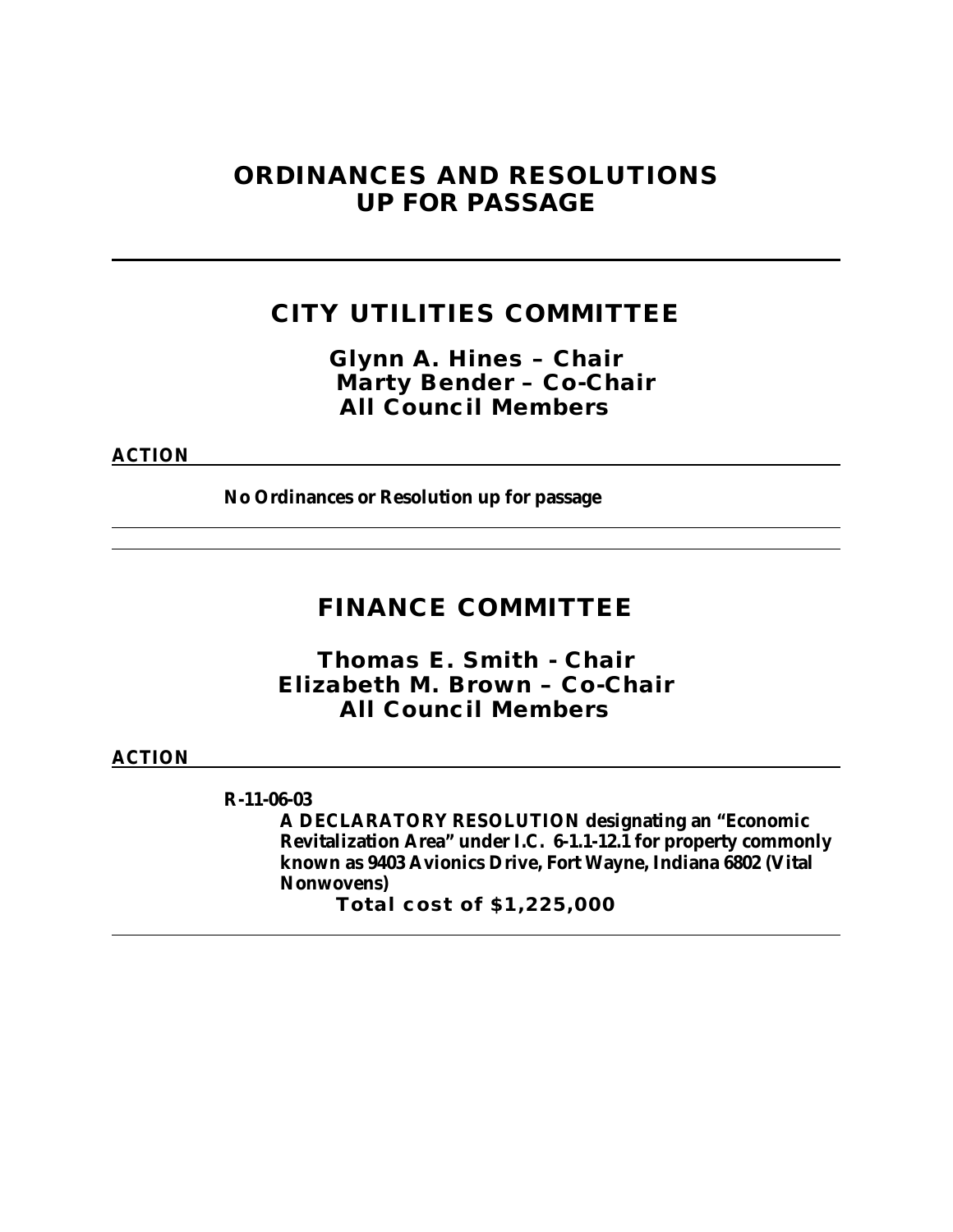#### **ACTION**

#### **R-11-06-05**

**A DECLARATORY RESOLUTION designating an "Economic Revitalization Area" under I.C. 6-1.1-12.1 for property commonly known as 5211 Industrial Road, Fort Wayne, Indiana 6825 (Pyromation, Inc.) Total cost of \$3,325,000**

**R-11-06-07**

**A DECLARATORY RESOLUTION designating an "Economic Revitalization Area" under I.C. 6-1.1-12.1 for property commonly known as 3005 Commercial Road, Fort Wayne, Indiana 46809 (FXI, Inc.)**

**Total cost of \$7,000,000**

**R-11-06-09**

**A DECLARATORY RESOLUTION designating an "Economic Revitalization Area" under I.C. 6-1.1-12.1 for property commonly known as 3625 Independence Drive, Fort Wayne, Indiana 46825 (Peg Perego USA, Inc.)**

**Total cost of \$4,000,000**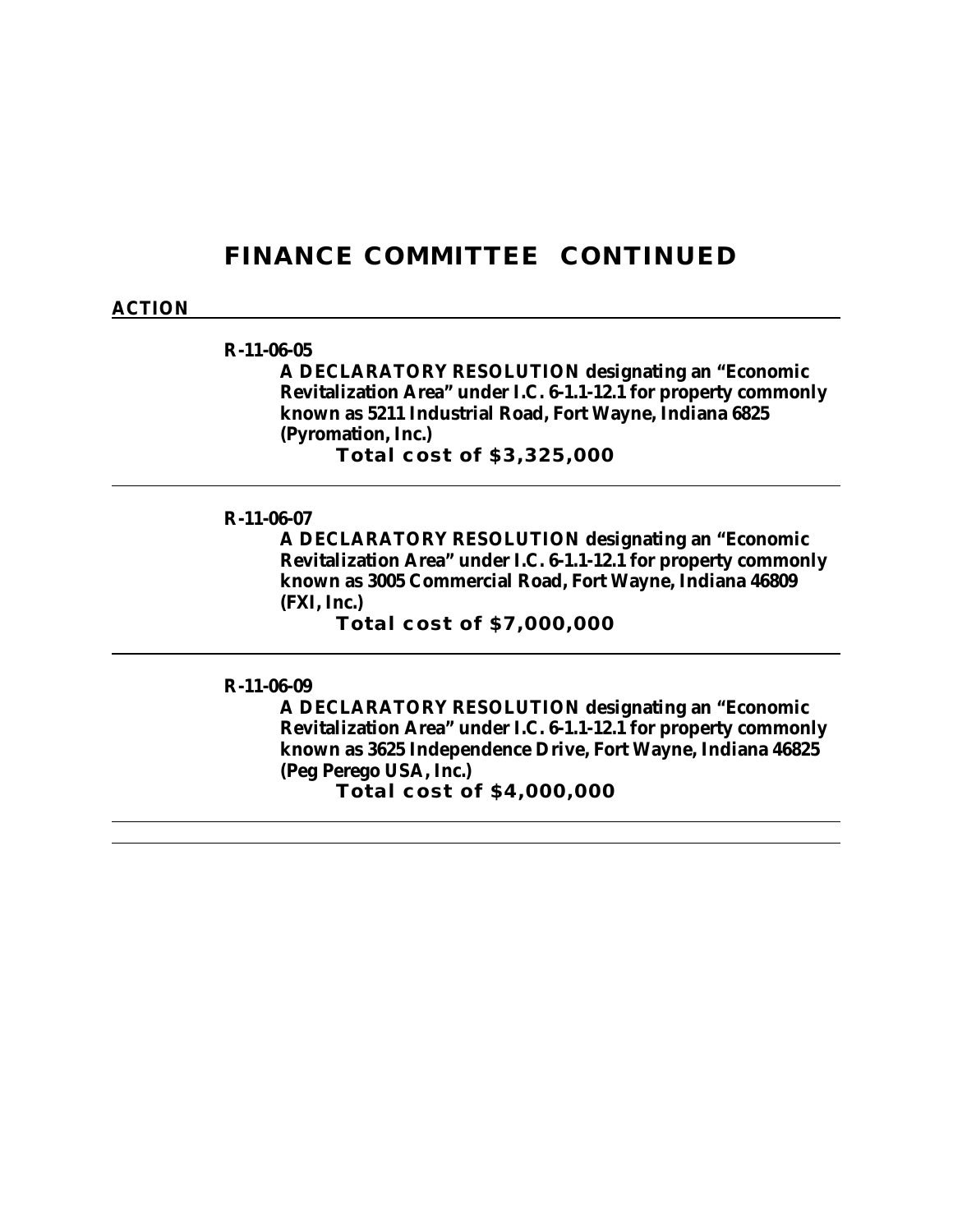# **REGULATIONS COMMITTEE**

*John Shoaff – Chair Thomas F. Didier – Co-Chair All Council Members*

#### **ACTION**

**Z-11-04-14**

**AN ORDINANCE amending the City of Fort Wayne Zoning Map No. P-42 (Sec. 18 of St. Joseph Township) Rezone approximately 3.542 acres of property at 6932 North Clinton Street – to redevelop the property for senior housing**

#### **Z-11-04-15**

**AN ORDINANCE amending the City of Fort Wayne Zoning Map No. 0-46 (Sec. 12 of Washington Township)**

**Rezone property on the 1500 block of Cook Road – to redevelop the property for apartments**

#### **G-11-04-16 (AS AMENDED)**

**AN ORDINANCE amending the Thoroughfare Plan of the City Comprehensive ("Master") Plan by vacating public right-of-way 132 East Berry Street – the alley no longer**

> **Right-of-way to be vacated is located south of serves its original intent**

### **DO PASS R-11-05-22**

**RESOLUTION of Fort Wayne Common Council concerning the financing and refinancing of Economic Development Facilities by Allen County, Indiana, for Indiana Institute of Technology, Inc.**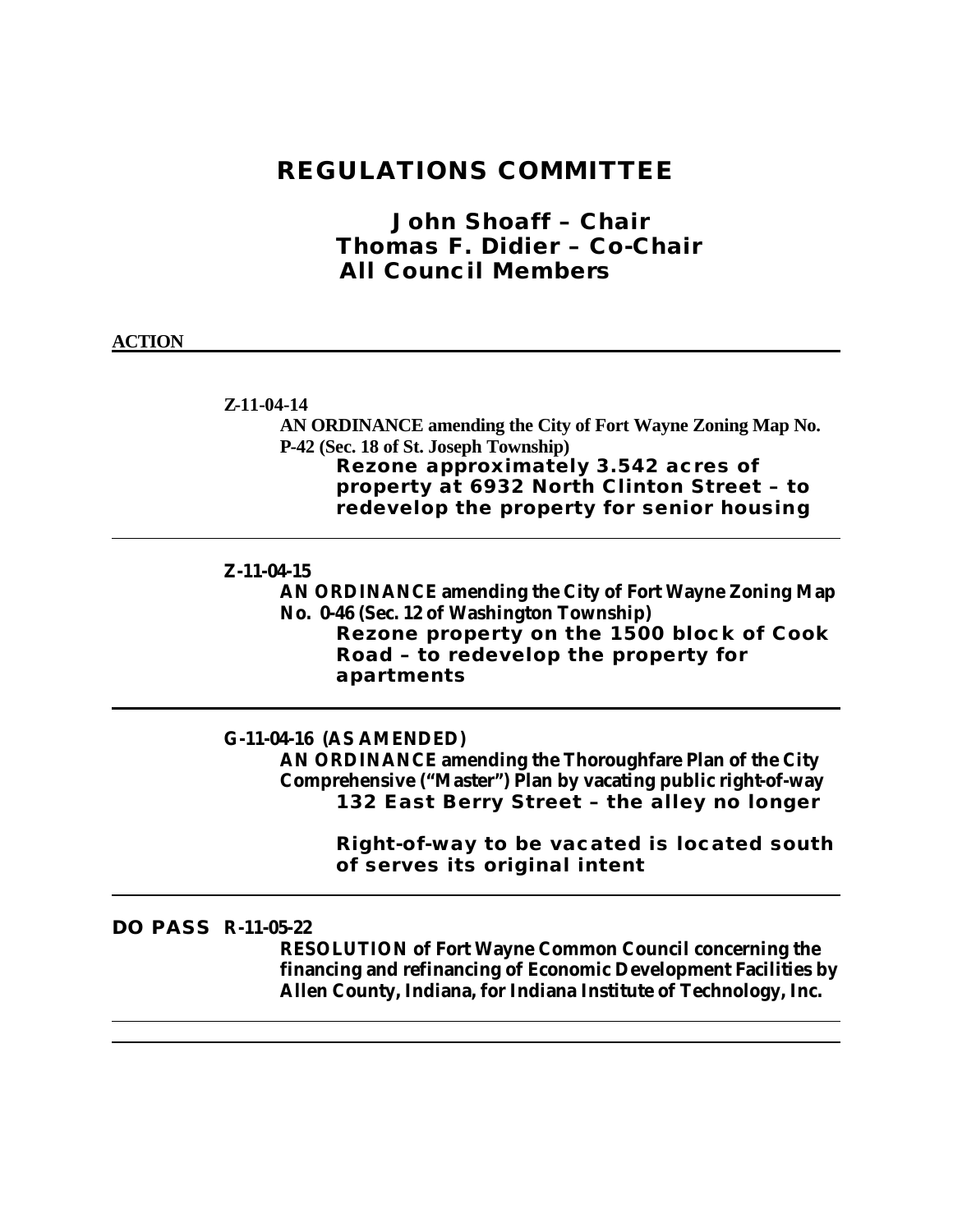# **PUBLIC WORKS COMMITTEE**

*Karen E. Goldner - Chair Tim Pape – Co- Chair All Council Members*

**ACTION**

**DO PASS S-11-05-12 AN ORDINANCE approving RFP #7316-11 – W.O. #12258 – Rothermere Drive Concrete Reconstruction between Garcia Concrete and the City of Fort Wayne, Indiana, in connection with the Board of Public Works Total cost of \$147,181**

**DO PASS S-11-05-13**

**AN ORDINANCE approving RFP #7314-2011 – Resurfacing Package B-2011 Work Order No. 12220 between E&B Paving and the City of Fort Wayne, Indiana, in connection with the Board of Public Works** 

**Total cost of \$864,603**

**PREPARED BY THE OFFICE SANDRA E. KENNEDY OF THE CITY CLERK CITY CLERK**